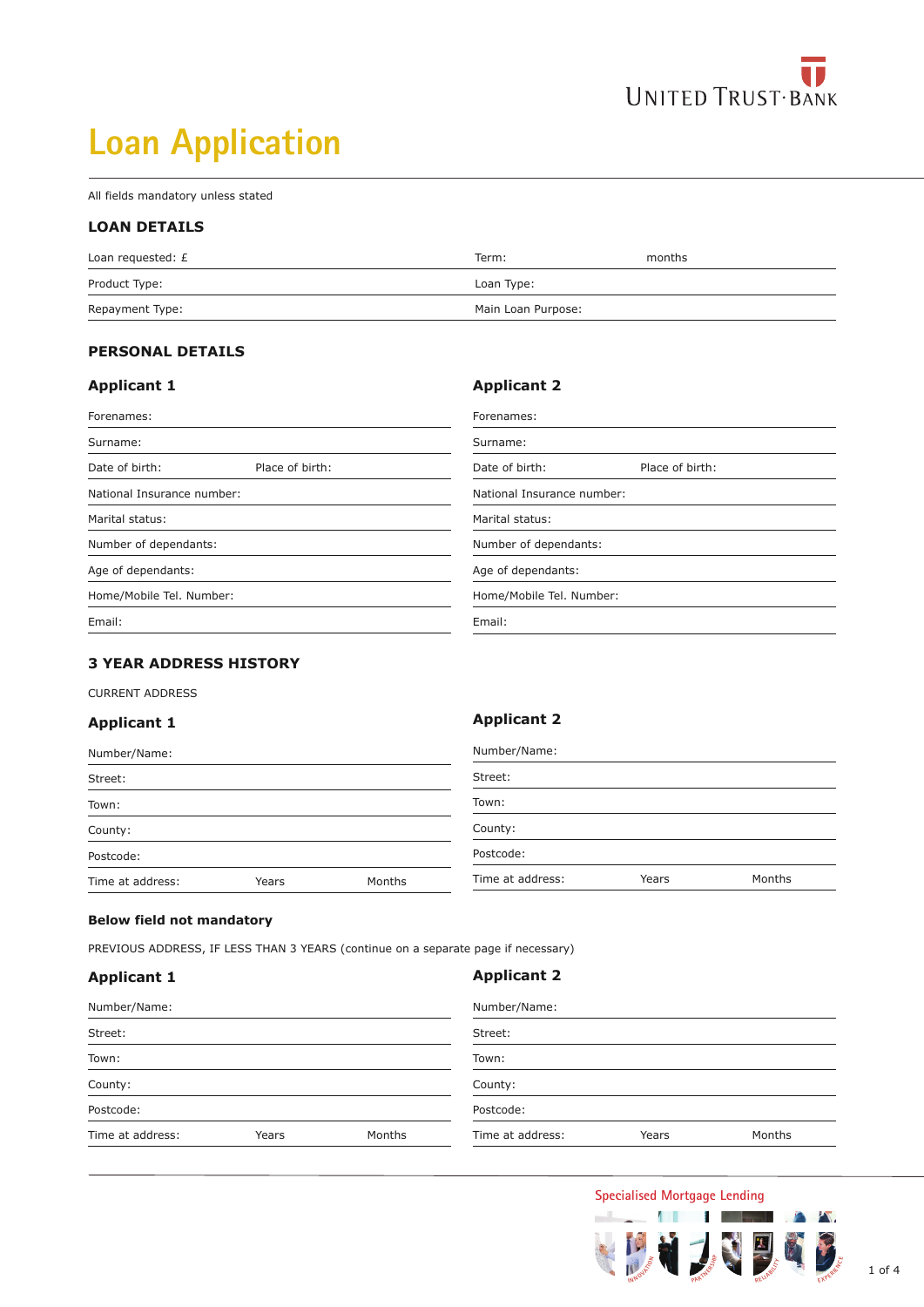#### **EMPLOYMENT DETAILS**

#### **Applicant 1**

| <b>Applicant 1</b>                 |           | <b>Applicant 2</b>                 |           |
|------------------------------------|-----------|------------------------------------|-----------|
| Employment status:                 |           | Employment status:                 |           |
| Employer name:                     |           | Employer name:                     |           |
| Job title:                         |           | Job title:                         |           |
| Time at employer:<br>Years         | Months    | Time at employer:<br>Years         | Months    |
| £<br>Income:                       | per month | £<br>Income:                       | per month |
| Work Tel. Number:                  |           | Work Tel. Number:                  |           |
| If Self-employed, Accountant name: |           | If Self-employed, Accountant name: |           |
|                                    |           |                                    |           |

#### **SECURITY DETAILS**

If same as current address tick here:  $\square$ 

| Number/Name:             | No of bedrooms:                     |
|--------------------------|-------------------------------------|
| Street:                  | No of reception rooms:              |
| Town:                    | No of garages:                      |
| County:                  | Off-street parking:                 |
| Postcode:                | If BTL, rental income:<br>per month |
| Property type:           | Current mortgage lender:            |
| Present estimated value: |                                     |

#### **Explanation for any arrears, defaults or CCJ's**

(Only required if previously incurred arrears, defaults or CCJ's)

Continue on a separate page if necessary

## **Post-retirement/Post-benefit term affordability statement**

(Only required if lending into retirement, or benefits being used that end before the end of the term)

Continue on a separate page if necessary

#### **Other information**

(If there is any further information that you wish to bring to our attention that may relevant to your application, please record here)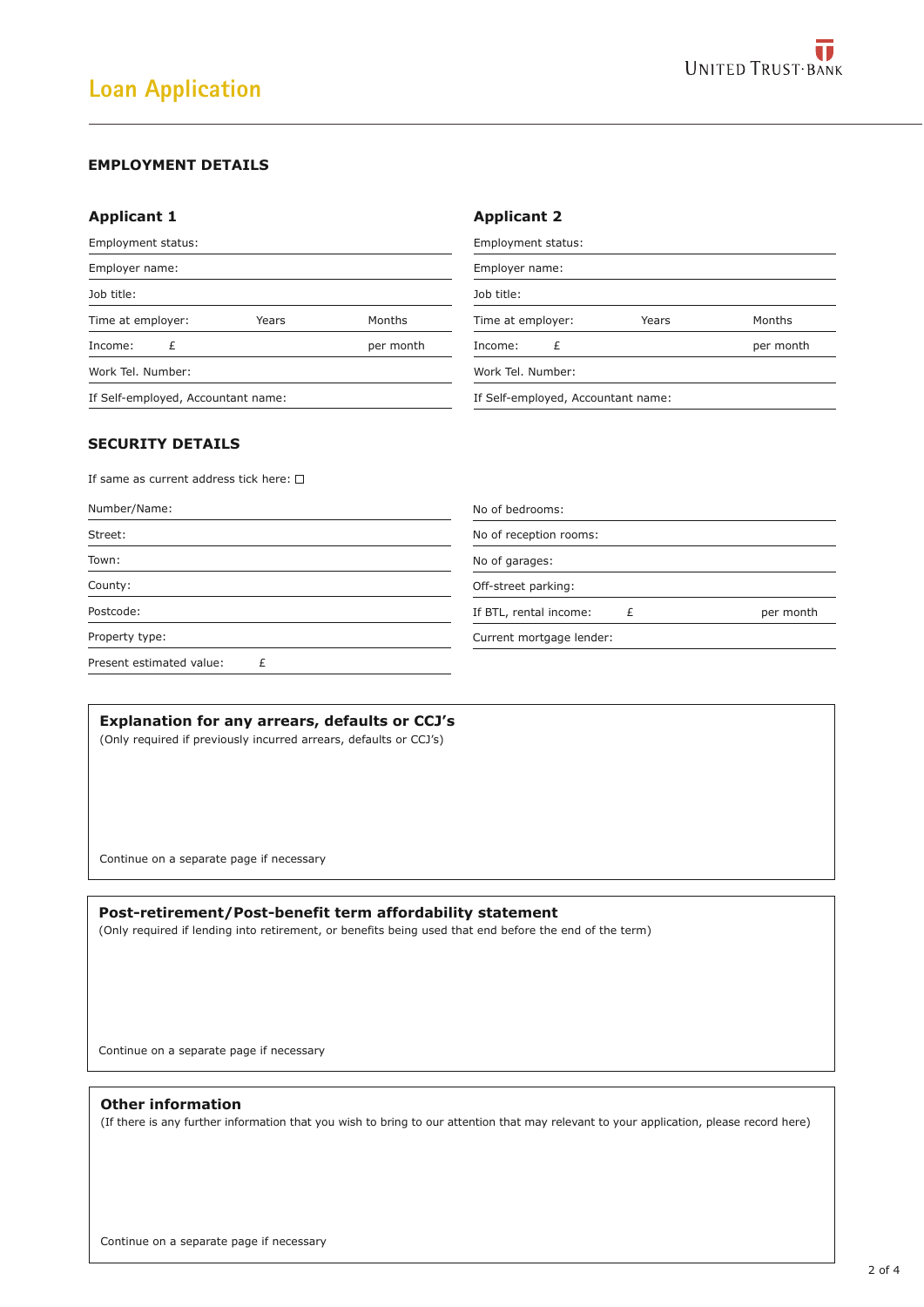#### **APPLICATION DECLARATION**

I/We confirm that:

- The information given within this application is true and accurate, to the best of my/our knowledge;
- United Trust Bank are authorised to clear any outstanding arrears, second or subsequent charges and/or cautions from the loan advance;
- United Trust Bank are authorised to clear any outstanding credit commitments as directed by us, the introducer and/or credit intermediary;
- Any monies not being paid to third parties as indicated above, will be credited to the same account as detailed on the Direct Debit form below;
- We have been given regulated mortgage advice, and accepted that advice, from our credit intermediary in relation to this mortgage application;

#### **Applicant 1**

Name(s) of Account Holder(s)

London

EC2V 0HR

Branch Sort Code

To the Manager

Address

Signed: Date:

- A copy of the United Trust Bank Tariff of Fees and Charges has been provided, and that I/we have had an opportunity to ask any questions relating to this;
- Neither payment protection nor life insurance have been offered in conjunction with this loan, and that I/we have been informed to seek alternative cover elsewhere if wanted, or to obtain independent financial advice; and
- We have been provided with a copy of the United Trust Bank Privacy Notice. A further copy can be found at www.utbank.co.uk/privacy-policy or contact the Data Protection Officer on 020 7190 5555.

#### **USE OF YOUR PERSONAL INFORMATION**

It is important that you read the information overleaf entitled "Use of Your Personal Information" as this explains in more detail how United Trust Bank will use your data.

#### **Applicant 2**

Signed: Date:

**DIRECT Instruction to your bank or building society to pay by Direct Debit** Please fill in the whole form using a ball point pen and send it to: Service user number  $2 | 9 | 6 | 1 | 8 | 3$ United Trust Bank Limited 1 Ropemaker Street Reference **Instruction to your Bank or Building Society** Please pay United Trust Bank Limited Direct Debits from the account detailed in this instruction subject to the safeguards assured by the Direct Debit Guarantee. I understand that this instruction may remain with United Trust Bank Limited and, if so, details will be passed electronically to my Bank/Building Society. Banking/Building Society account number Signature(s) Name and full postal address of your Bank or Building Society Bank/Building Society Date

> Banks and Building Societies may not accept Direct Debit instructions for some types of account.

This guarantee should be detached and retained by the payer.



• This Guarantee is offered by all banks and building societies that accept instructions to pay Direct Debits.

Postcode

If there are any changes to the amount, date or frequency of your Direct Debit United Trust Bank Limited will notify you ten working days in advance of your<br>account being debited or as otherwise agreed. If you request Unit you at the time of the request.

**The Direct Debit Guarantee**

• If an error is made in the payment of your Direct Debit, by United Trust Bank Limited or your bank or building society you are entitled to a full and immediate refund of the amount paid from your bank or building society - If you receive a refund you are not entitled to, you must pay it back when United Trust Bank Limited asks you to.

• You can cancel a Direct Debit at any time by simply contacting your bank or building society. Written confirmation may be required. Please also notify us.